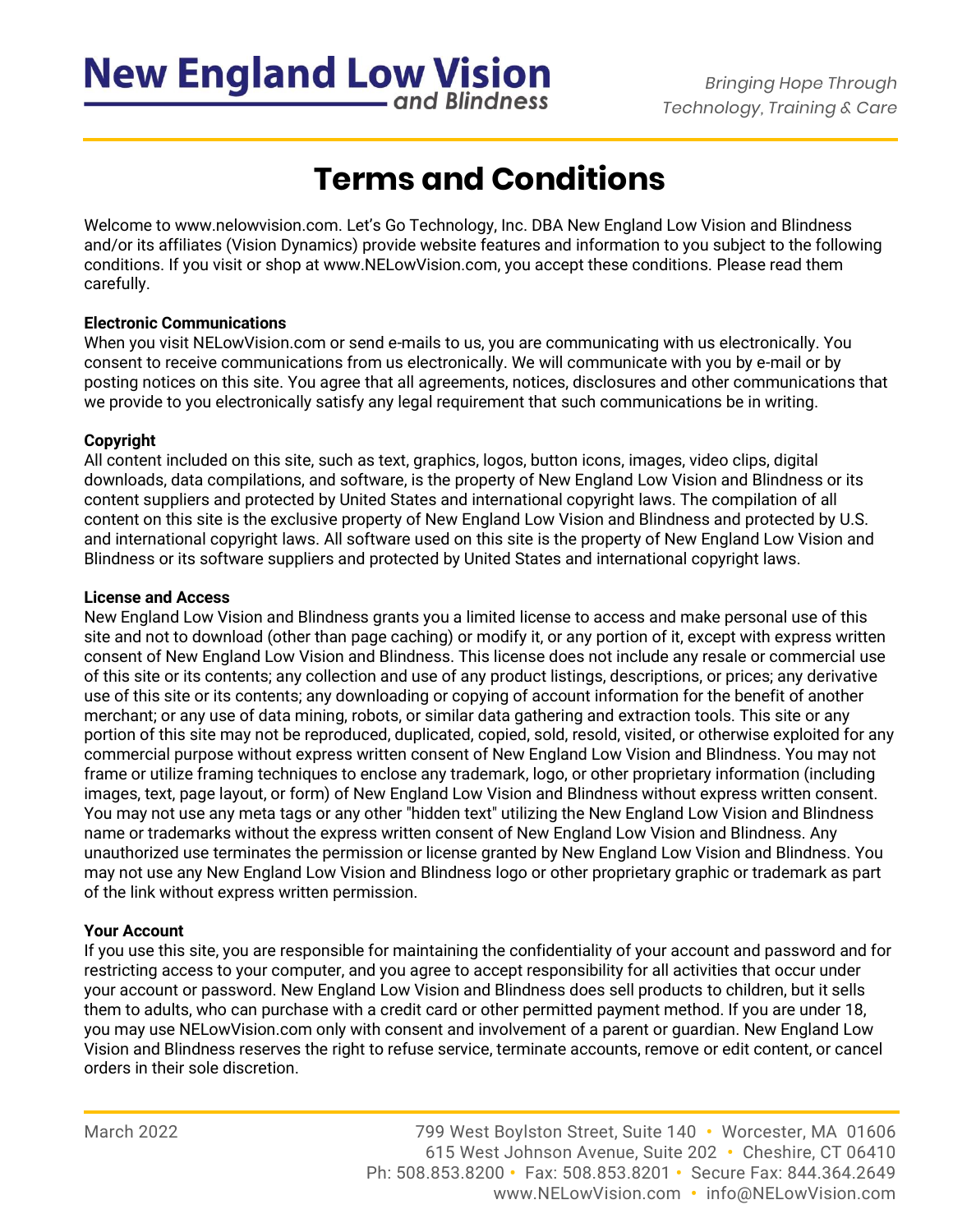## **New England Low Vision** and Blindness

### **Reviews. Comments, Communication & Other Content**

Visitors may post reviews, comments, photos, and other content; as well as submit suggestions, ideas, comments, questions, or other information, so long as the content is not illegal, obscene, threatening, defamatory, invasive of privacy, infringing of intellectual property rights, or otherwise injurious to third parties or objectionable and does not consist of or contain software viruses, political campaigning, commercial solicitation, chain letters, mass mailings, or any form of "spam." You may not use a false e-mail address, impersonate any person or entity, or otherwise mislead as to the origin of any user supplied content. New England Low Vision and Blindness reserves the right (but not the obligation) to remove or edit such content at their sole discretion.

If you do post content or submit material, and unless we indicate otherwise, you grant New England Low Vision and Blindness a nonexclusive, royalty-free, perpetual, irrevocable, and fully sub-licensable right to use, reproduce, modify, adapt, publish, translate, create derivative works from, distribute, and display such content throughout the world in any media. You grant New England Low Vision and Blindness and sub-licensees the right to use the name that you submit in connection with such content, if they choose. You represent and warrant that you own or otherwise control all of the rights to the content that you post; that the content is accurate; that use of the content you supply does not violate this policy and will not cause injury to any person or entity; and that you will indemnify New England Low Vision and Blindness for all claims resulting from content you supply. New England Low Vision and Blindness has the right but not the obligation to monitor and edit or remove any activity or content. New England Low Vision and Blindness takes no responsibility and assumes no liability for any content posted by you or any third party.

### **Risk of Loss**

All items purchased from New England Low Vision and Blindness are made pursuant to a shipment contract. The risk of loss and title for all items pass to you the customer upon our delivery to the shipment carrier.

### **Product Descriptions**

New England Low Vision and Blindness attempts to be as accurate as possible, however, New England Low Vision and Blindness does not warrant that product descriptions or other content of this site are accurate, complete, reliable, current, or error-free. If a product offered by New England Low Vision and Blindness is not as described, your sole remedy is to return it in unused condition.

### **Pricing**

With respect to items sold by New England Low Vision and Blindness, we cannot confirm the price of an item until you place an order; at the time of order, an authorization to charge your credit card will be executed. We will NOT charge your credit card until after your order has entered the shipping process. Despite our best efforts, occasionally an item in our catalog may be mispriced. If an item's correct price is higher than our stated price, we will, at our discretion, either contact you for instructions before shipping or cancel your order and notify you of such cancellation.

### **DISCLAIMER OF WARRANTIES AND LIMITATION OF LIABILITY**

THIS SITE AND ALL INFORMATION, CONTENT, MATERIALS, PRODUCTS (INCLUDING SOFTWARE) AND SERVICES INCLUDED ON OR OTHERWISE MADE AVAILABLE TO YOU THROUGH THIS SITE ARE PROVIDED BY NEW ENGLAND LOW VISION AND BLINDNESS ON AN "AS IS" AND "AS AVAILABLE" BASIS, UNLESS OTHERWISE SPECIFIED IN WRITING. NEW ENGLAND LOW VISION AND BLINDNESS MAKES NO REPRESENTATIONS OR WARRANTIES OF ANY KIND, EXPRESS OR IMPLIED, AS TO THE OPERATION OF THIS SITE OR THE INFORMATION, CONTENT, MATERIALS, PRODUCTS (INCLUDING SOFTWARE) OR SERVICES INCLUDED ON OR OTHERWISE MADE AVAILABLE TO YOU THROUGH THIS SITE, UNLESS OTHERWISE SPECIFIED IN WRITING.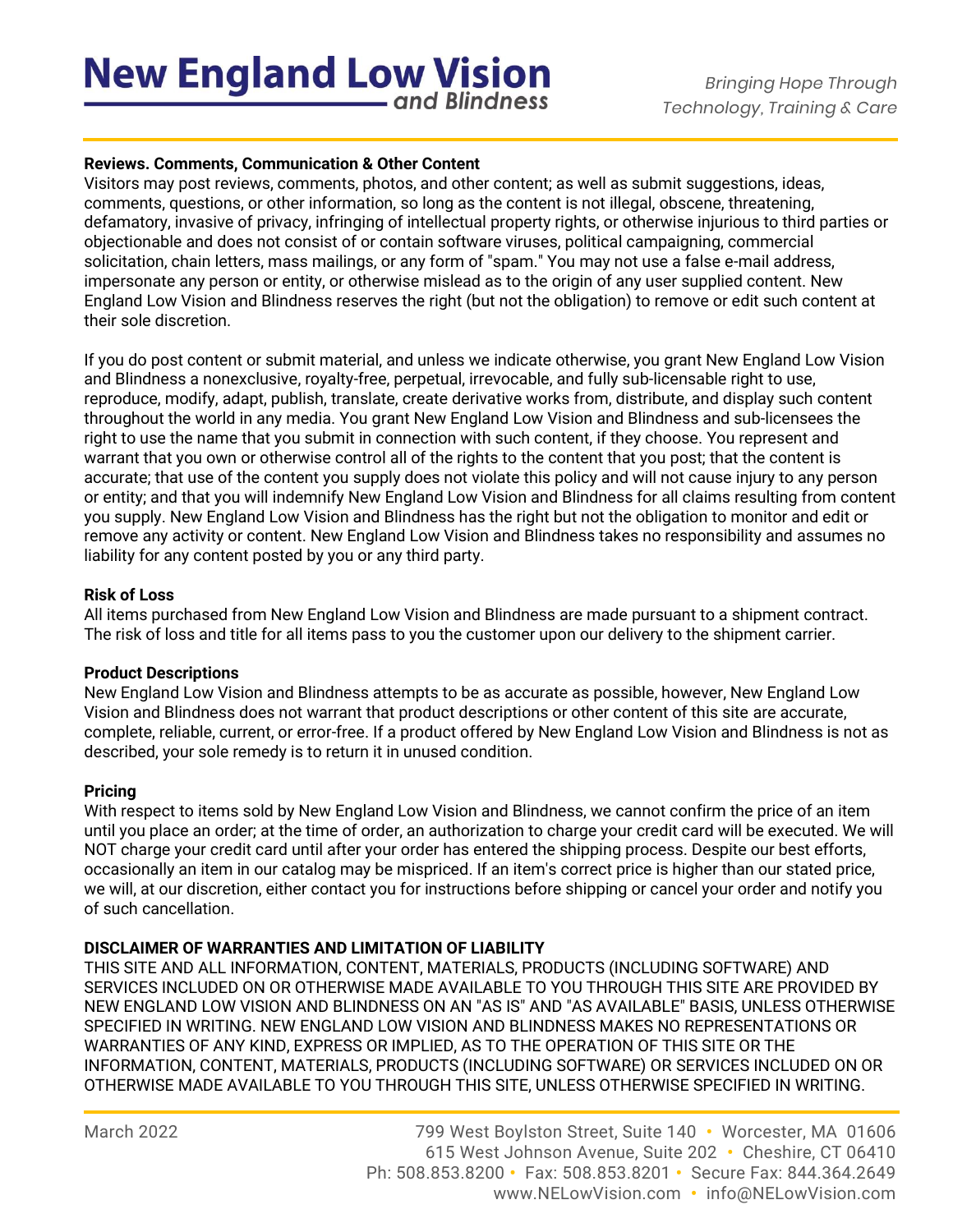YOU EXPRESSLY AGREE THAT YOUR USE OF THIS SITE IS AT YOUR SOLE RISK.

TO THE FULL EXTENT PERMISSIBLE BY APPLICABLE LAW, NEW ENGLAND LOW VISION AND BLINDNESS DISCLAIMS ALL WARRANTIES, EXPRESS OR IMPLIED, INCLUDING, BUT NOT LIMITED TO, IMPLIED WARRANTIES OF MERCHANTABILITY AND FITNESS FOR A PARTICULAR PURPOSE. NEW ENGLAND LOW VISION AND BLINDNESS DOES NOT WARRANT THAT THIS SITE; INFORMATION, CONTENT, MATERIALS, PRODUCTS (INCLUDING SOFTWARE) OR SERVICES INCLUDED ON OR OTHERWISE MADE AVAILABLE TO YOU THROUGH THIS SITE; THEIR SERVERS; OR ELECTRONIC COMMUNICATIONS SENT FROM NEW ENGLAND LOW VISION AND BLINDNESS ARE FREE OF VIRUSES OR OTHER HARMFUL COMPONENTS. NEW ENGLAND LOW VISION AND BLINDNESS WILL NOT BE LIABLE FOR ANY DAMAGES OF ANY KIND ARISING FROM THE USE OF THIS SITE OR FROM ANY INFORMATION, CONTENT, MATERIALS, PRODUCTS (INCLUDING SOFTWARE) OR SERVICES INCLUDED ON OR OTHERWISE MADE AVAILABLE TO YOU THROUGH THIS SITE, INCLUDING, BUT NOT LIMITED TO DIRECT, INDIRECT, INCIDENTAL, PUNITIVE, AND CONSEQUENTIAL DAMAGES, UNLESS OTHERWISE SPECIFIED IN WRITING.

CERTAIN STATE LAWS DO NOT ALLOW LIMITATIONS ON IMPLIED WARRANTIES OR THE EXCLUSION OR LIMITATION OF CERTAIN DAMAGES. IF THESE LAWS APPLY TO YOU, SOME OR ALL OF THE ABOVE DISCLAIMERS, EXCLUSIONS, OR LIMITATIONS MAY NOT APPLY TO YOU, AND YOU MIGHT HAVE ADDITIONAL RIGHTS.

### **Applicable Law**

By visiting NELowVision.com, you agree that the laws of the state of Massachusetts, without regard to principles of conflict of laws, will govern these Conditions of Use and any dispute of any sort that might arise between you and New England Low Vision and Blindness.

### **Disputes**

Any dispute relating in any way to your visit to NELowVision.com or to products or services sold or distributed by New England Low Vision and Blindness or through NELowVision.com in which the aggregate total claim for relief sought on behalf of one or more parties exceeds \$7,500 shall be adjudicated in any state or federal court in Worcester County, Worcester Massachusetts, and you consent to exclusive jurisdiction and venue in such courts.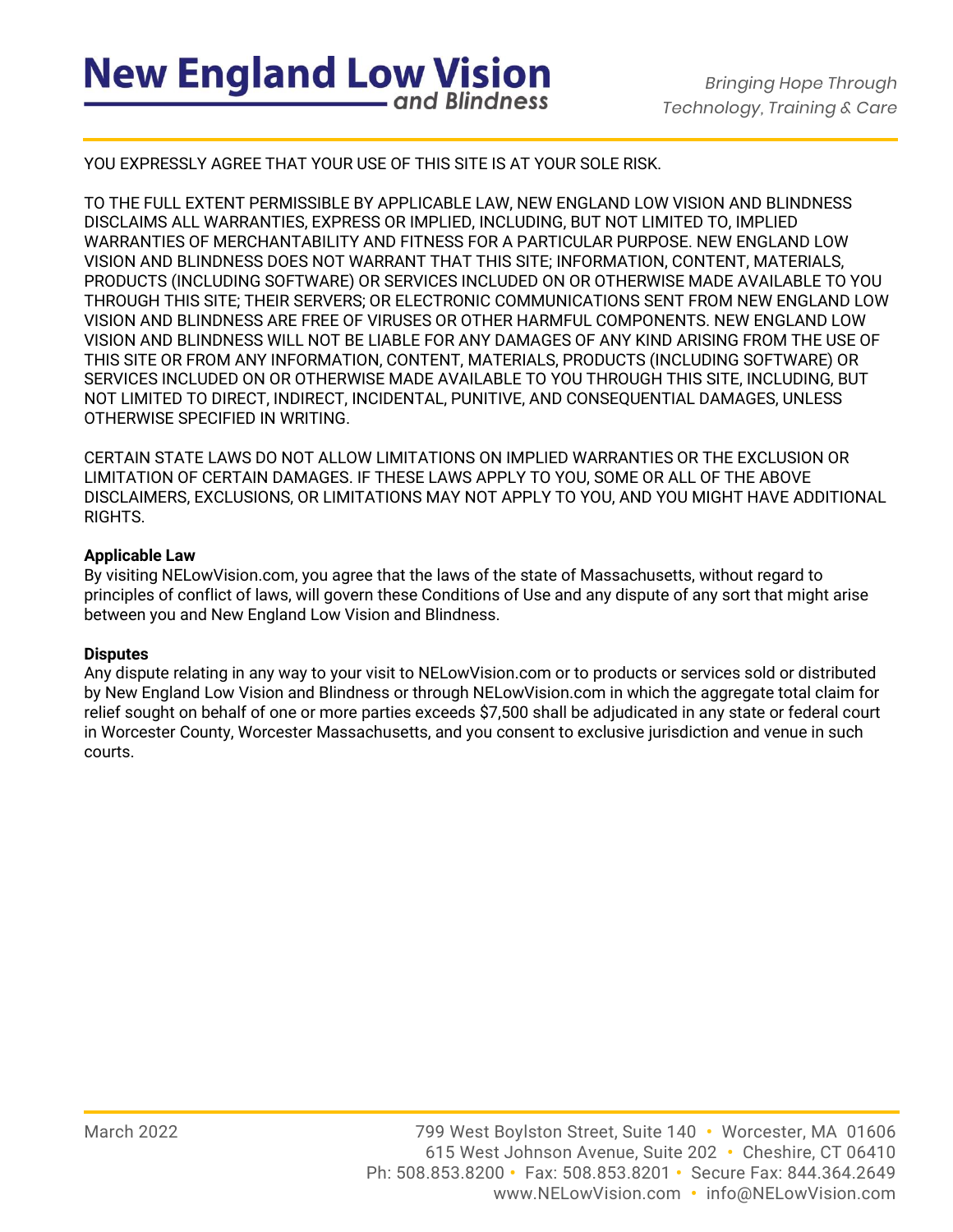# **New England Low Vision**

*Bringing Hope Through Technology, Training & Care*

### and Blindness

## **Return Policy**

Our return policy is designed to provide you with sufficient time to ensure you made the right decision. If you are not completely satisfied with your purchase, simply return the item(s) within 15 days from date of purchase for a refund, online orders may not be returned - all online sales final.

### **Which Products Qualify To Be Returned**

- Only items purchased directly from New England Low Vision and Blindness are eligible for return, except online orders.
- Items purchased within 15 days are eligible for a refund, online orders may not be returned all online sales final.

### **Which Products Do Not Qualify To Be Returned**

- Online orders may **not** be returned all sales are final.
- NuEyes products may **not** be returned all sales are final.
- Special orders, pre-owned equipment, and abused items may **not** be returned.

### **How To Return a Product**

To return a product to New England Low Vision and Blindness, follow these four (4) simple steps:

- 1. **Return Authorization Number:** Please contact a New England Low Vision and Blindness custom service representative at 508.853.8200, Ext. 207 to request a Return Authorization Number. Write this number on the outside of the shipping box you are returning.
- 2. **Package Your Return:** Please box up the device including all parts, cords, manuals and any packaging in the original manufacturer's packaging. Include a copy of your paid invoice inside the box. Be sure to write your Return Authorization Number on the outside of the shipping box.
- 3. **Insure and Ship Your Package:** It is recommended you insure your return for the full value of the item(s) being returned. New England Low Vision and Blindness does not accept responsibility for items damaged during shipment. It is also recommended that you ship your package via a trackable method such as UPS or FedEx. Be sure to retain your tracking number should you have any questions about the status of your return during shipment. All items must ship to:

**New England Low Vision and Blindness Attn: Returns Processing / [Write your Return Authorization Number here] 799 West Boylston Street, Suite 140 Worcester, MA 01606**

4. **Let Us Know:** Please send an email to [info@nelowvision.com](mailto:info@nelowvision.com) with the invoice number and applicable tracking number of the shipment so we can expect your shipment.

### **Customer Responsibilities**

- Customer must obtain a Return Authorization Number from New England Low Vision and Blindness.
- Customer pays return shipping. All shipping and handling fees are non-refundable.
- Customer to purchase shipping insurance for the full value of the device.
- If item is a portable hand-held device, place item in a second corrugated cardboard shipping box.
- Customer is responsible for any damage incurred during the return shipping process.
- Customer emails New England Low Vision and Blindness with tracking number.